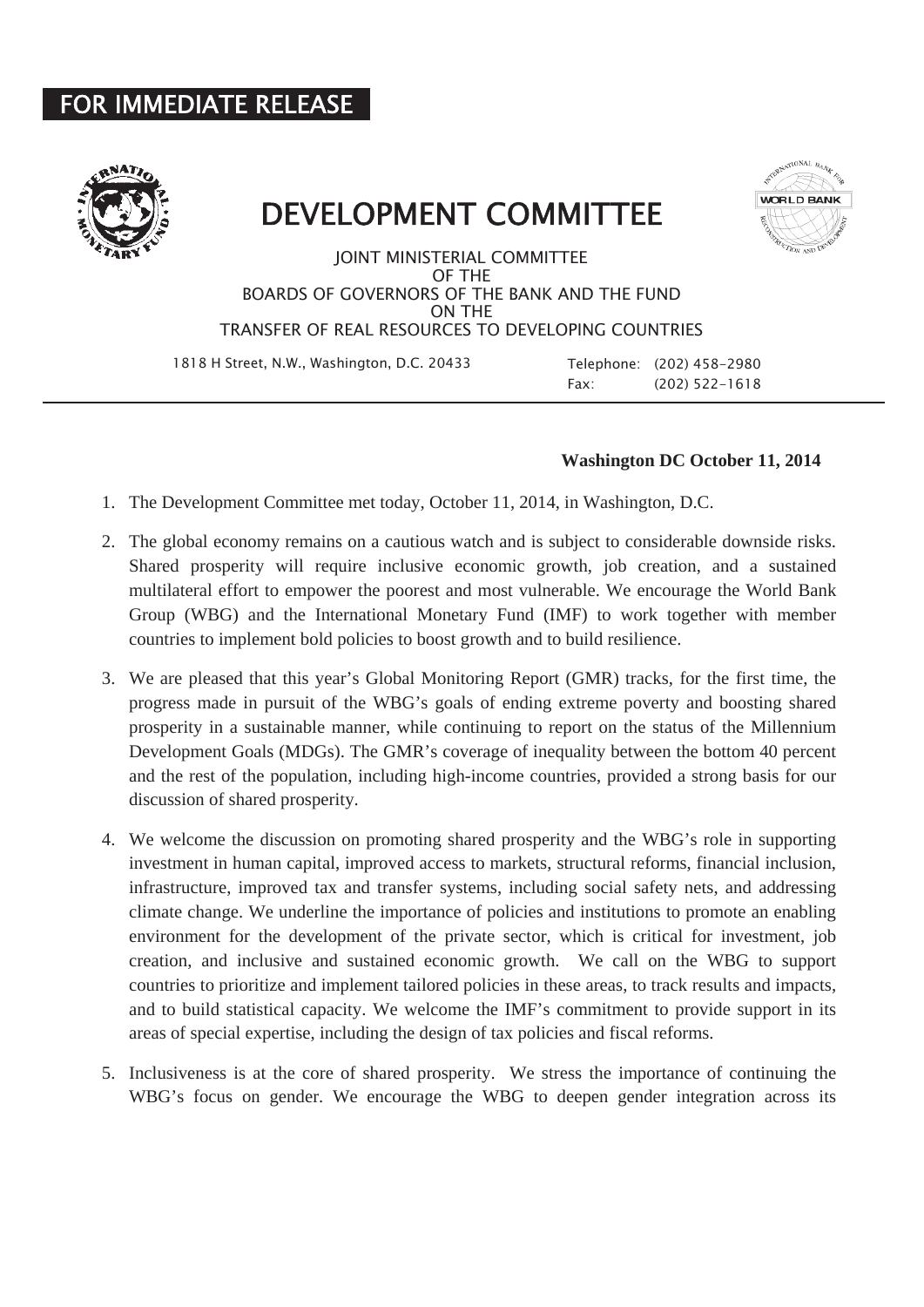operations and to focus more clearly on implementation and impact. We look forward to the WBG's updated Gender Equality and Development Strategy, as well as future updates.

- 6. IDA countries have recorded strong growth since 2000 and have shown impressive resilience during the global economic crisis. However, a fifth of IDA countries have not recorded per capita output growth since then and are vulnerable to adverse shocks, including to natural disasters, epidemics, and economic and financial sector vulnerabilities that can quickly reverse the progress achieved. We ask that the IMF and the WBG continue to monitor economic risks and vulnerabilities.
- 7. We commend the WBG for its leadership and quick response to the Ebola crisis. We welcome the WBG and IMF's rapid mobilization of emergency funding to support treatment and containment. We are encouraged by the joint effort of the international community in West Africa and underscore the importance of providing additional and ongoing coordinated support on the ground for the World Health Organization's Ebola response Road Map. Beyond the human tragedy, economic losses in these countries are devastating. Swift and coordinated action and financial support are critical to contain and mitigate both direct and long-term economic impacts of the crisis, and build capacity to effectively deal with epidemics.
- 8. We call for targeted actions and support for countries in turmoil and transition in the Middle East and North Africa and in other regions. We emphasize the importance of the WBG and IMF providing adequate support to these countries. We encourage both institutions to continue to focus on immediate needs and help set the groundwork for expanded engagement when more stable circumstances allow for it.
- 9. Fragile and Conflict Situations need a distinctive focus and assistance adapted to their specific challenges. We call for stronger commitment to achieve concrete, measurable impact, while working to better understand the drivers of conflict. Small island states remain vulnerable to economic shocks and natural disaster risks, necessitating support adapted to their unique needs. We encourage the WBG to further promote and support increased private investment opportunities in these countries.
- 10. We commend the WBG for integrating climate change and disaster risk management into country planning, strategies, and financing. We ask the WBG to continue working on climate change, consistent with the United Nations Framework Convention on Climate Change, and to contribute to the success of the November Conference of the Parties in Lima, Peru.
- 11. Investment in infrastructure, including energy, is crucial to sustaining economic growth and ensuring shared prosperity. We encourage the WBG to continue its operational and advisory support to improve infrastructure. Funding for the Global Infrastructure Facility (GIF) is a welcome step to launch a platform that will facilitate the mobilization of private capital for infrastructure projects. We are hopeful that the GIF will soon acquire the required scale and ambition. We look forward to increased cooperation to build a pipeline of commercially, readyto-finance viable projects. We call on the WBG and IMF to support countries to deliver efficient,